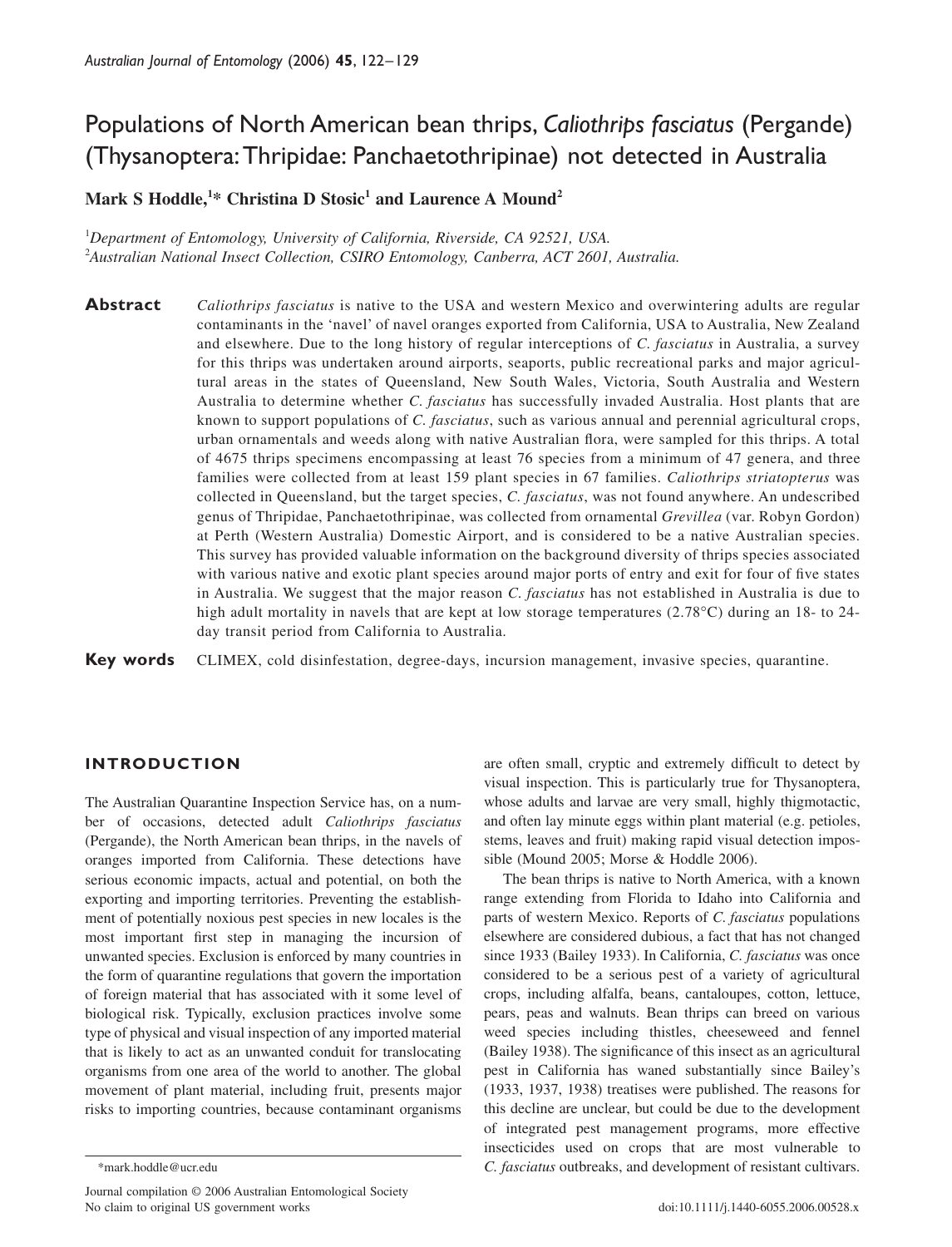A current problem with *C. fasciatus* concerns the contamination of Californian grown navel oranges by adult thrips that overwinter inside the navel from early November to late March (Bailey 1933). Overwintering *C. fasciatus* are quiescent and will break dormancy to feed when winter temperatures reach approximately 24–27°C for short periods (Bailey 1933). Concealed *C. fasciatus* provide a major quarantine issue for countries, including Australia, that import fresh navels from California, although this is not a new problem. Overwintering *C. fasciatus* were first found in navels exported from California to Nebraska, Illinois and Hawaii in 1899, 1907 and 1929, respectively (Bailey 1933). Contamination issues prompted early studies on the efficacy of fumigation treatments (Woglum & Lewis 1936), and research is now focusing on replacements for the fumigant methyl-bromide including one promising approach using ozone (Leesch *et al*. 2004).

To lessen reliance on mandatory fumigation for *C. fasciatus* by California exporters and Australian importers, a two-tier pre-clearance inspection system for navels grown in California was implemented in 2005. The first tier of the inspection begins with yellow sticky card monitoring in navel orange orchards. One trap is deployed every 5 acres of citrus and a log of captured *C. fasciatus* is updated weekly. If trap catches exceed 10 thrips per card then that block is ineligible for export to Australia. Prior to harvest, 50 randomly selected fruit are destructively sampled, and detection of *C. fasciatus* makes the orchard ineligible for export. The second tier of inspection occurs in the packing house where 175 oranges from grower lots are destructively sampled for *C. fasciatus*, and all fruits to be exported are kept at 18.33°C for 8 h to encourage adult thrips movement from navels. Any lots contaminated with even one bean thrips are ineligible for export (Australia Phyto Requirements 2005). As a consequence of increasing phytosanitary regulations, navel exports to Australia from California have decreased by 65% over the period 1998–2005. Fruit that pass the pre-clearance are shipped within 3–4 days of harvest; the transit time by sea from California to Australia is 18–24 days, and fruit are stored at 2.78°C in an unmodified atmosphere (B Norby pers. comm. (Sunkist Growers) 2005).

Successful incursion and establishment by a new species is affected by many variables that are difficult to predict (Williamson 1996). One important factor affecting establishment success is propagule pressure. Repeated initial introductions can enhance the gene pool of founding populations, and temporally stratified introductions are more likely to coincide with benign environmental conditions that ease barriers to establishment (Kowarik 2003). Large volumes of navel oranges have been shipped regularly to Australia from California since at least the early 1960s (B Norby pers. comm. (Sunkist Growers) 2005). Exports of navels to Australia from California start in November and end in March (B Norby pers. comm. (Sunkist Growers) 2005), and this coincides with the period *C. fasciatus* is overwintering in California. Conditions during the time of importation into Australia, the southern early to late summer, would be very favourable for establishment of *C. fasciatus* as the climate would be suitable and potential host plants abundant. Over the period November 2004–April 2005, 29 interceptions of *C. fasciatus* on Californian citrus were made in Australia equating to a rate of approximately 6.6% of imported shipments being contaminated (M Guidicipietro (USDA-APHIS) pers. comm. 2005). In New Zealand, over the period December 2003–March 2004, 15 interceptions of *C. fasciatus* on imported Californian citrus were made (A Flynn (MAF) pers. comm. 2005).

Given the long history of navel imports into Australia from California, the regular contamination of fresh fruit with overwintering *C. fasciatus*, and the high probability that the receiving environment at some stage would be favourable for the incursion of the thrips, it seemed curious that this insect had not been recorded as established in Australia (Mound 1996). Areas in Australia with suitable year-round climate for bean thrips survival were chosen for surveying based on the results from CLIMEX models (Sutherst *et al*. 2004) that were parameterised from regression analyses of Bailey's (1933) temperature studies on bean thrips development and survival rates. Consequently, surveys for bean thrips were conducted during summer 2005 around pre-selected major Australian cities and agricultural areas, to determine whether *C. fasciatus* had established in Australia despite being unrecorded. The results of these surveys are reported here.

## **MATERIALS AND METHODS**

## **Calculating degree-day values and development thresholds for** *C. fasciatus*

In many instances, *a priori* determination of ecosystem vulnerability to invasion can be assessed in terms of top-down effects mediated primarily by climatic conditions (Sutherst 2000). The accumulation of sufficient degree-days to complete development and begin reproduction in a new area may indicate how vulnerable that region is to invasion by an exotic organism (Sutherst 2000; Baker 2002), and whether incursion will be transient due to unfavourable conditions for prolonged periods or potentially permanent due to favourable year-round conditions (Baker 2002). Bailey (1933) provides developmental times and survivorship rates for *C. fasciatus* larvae, pupae and adults at several different temperatures, but no data for eggs. Data for larvae and pupae were subject to analyses to calculate the minimum temperature above which development would occur, optimum developmental and upper lethal temperatures. Minimum temperature for development was calculated with linear regression where mean accumulative developmental rate (1/days in stage) for both larval and pupal stages combined was plotted against temperature. The reciprocal of the line slope indicated degree-day accumulation in stages, and developmental temperature threshold was calculated by solving for *y* = 0 (Campbell *et al*. 1974). Optimal temperature for development, and upper lethal developmental temperature were calculated by plotting total survivorship of pre-adult stages (excluding eggs) against temperature, fitting a quadratic curve, and solving for  $y = 0$  and  $y = max$  survivor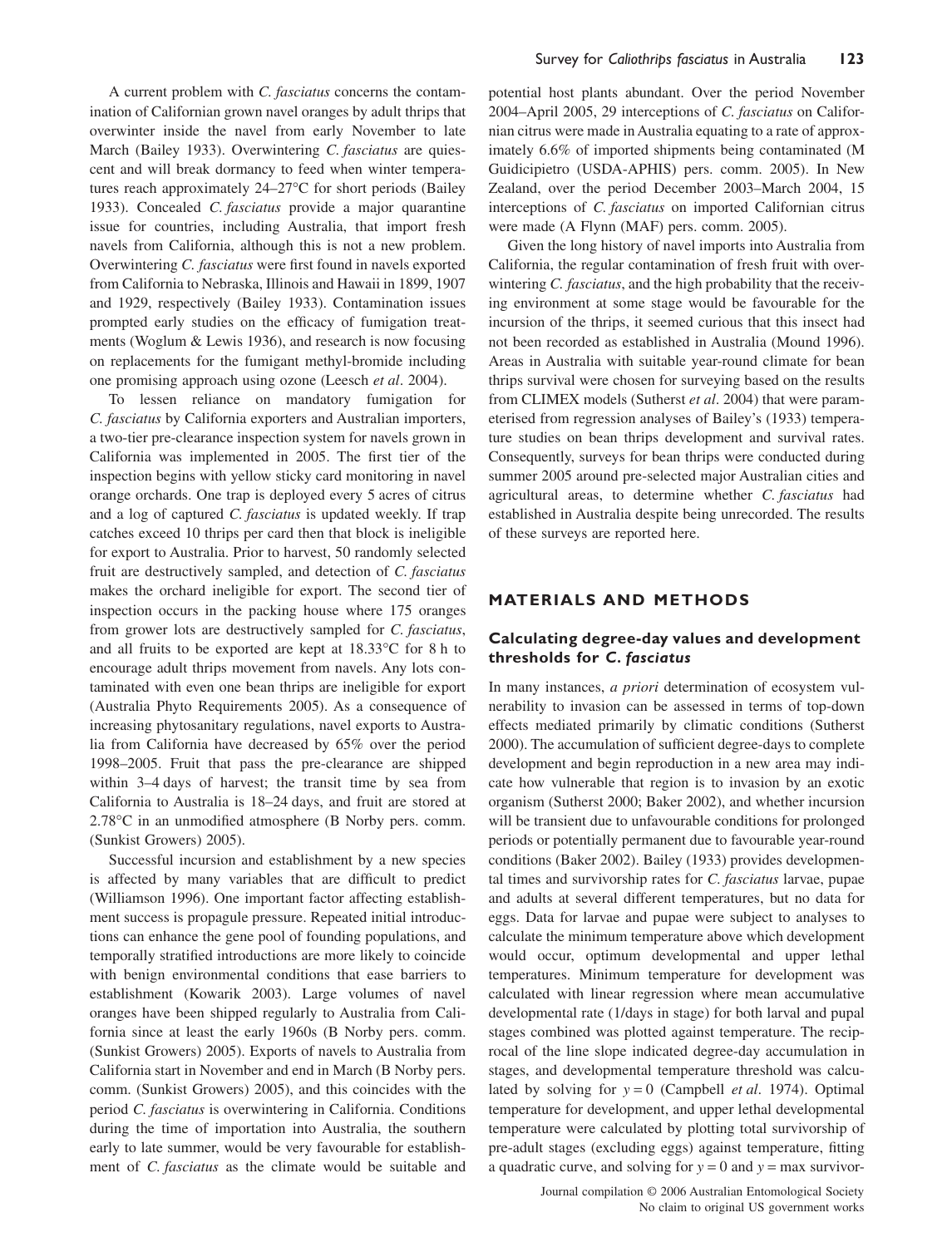ship. Lower lethal temperature for development was estimated at 4.4°C as 0% pupae survived to adulthood at this temperature (Bailey 1933). Additionally, survivorship times, provided by Bailey (1933) for adult *C. fasciatus* at eight different temperatures, were subjected to regression analysis to determine whether a significant relationship existed.

## **Selecting sampling sites in Australia to survey for** *C. fasciatus*

The Mediterranean template in CLIMEX was parameterised with temperature data calculated above for *C. fasciatus* (see below). The standard output for CLIMEX is a series of maps for the computed index of interest showing 'dots' at locations of meteorological stations. The size of the 'dot' indicates the relative magnitude of the index. For example, CLIMEX generates an Ecoclimatic Index (EI) that is the combination of two indices: growth (i.e. species response to prevailing annual temperatures and moisture) and stress (i.e. extreme environmental effects on population growth and persistence). The EI is scaled from 0 to 100. Locations with an EI >25 are very favourable for species population growth and year-round persistence;  $EI = 10-25$  indicates favourable areas;  $EI < 10$  indicates areas of marginal suitability; and  $EI = 0$  indicates the species of interest can not persist in an area under average prevailing climatic conditions (Sutherst *et al*. 2004). Based on CLIMEX results, areas around Brisbane (Queensland), Sydney (New South Wales), Melbourne (Victoria), Adelaide (South Australia) and Perth (Western Australia) were selected for *C. fasciatus* surveys. Specifically sampled for thrips were: air and sea ports, major agricultural districts, and public parks where possible discarding of *C. fasciatus* adults in navel orange peels in rubbish receptacles might result in localised establishment.

#### **Selection of host plants, sampling techniques and thrips identifications**

Lists of plants identified as supporting reproducing populations of *C. fasciatus* were compiled from published records (Bailey 1933, 1937, 1938) and included agricultural crops, ornamental and wild hosts (Table 1). This list was used to direct sampling efforts on targeted plant species growing in Australia that were known to be suitable breeding hosts for bean thrips in its home range. Additionally, native Californian and randomly selected Australian native plants were sampled, although there are no data from either Bailey (1933, 1937, 1938) or more recent surveys indicating whether *C. fasciatus* can feed and reproduce on native Australian plants. Selected plants in surveyed areas were sampled by hitting foliage against a white tray. Dislodged thrips were collected with a fine paint brush and preserved in 95% ethanol in labelled 5 mL centrifuge vials. Locality (Global Position System coordinates, altitude, township, etc.), date of collection, host plant data and collector name were recorded in a field note book. Sampling was conducted 26–29 December 2004 in Queensland; 31 December 2004 to 3 January 2005 in New South Wales; 5–10 January 2005 in Victoria; 11–16 January 2005 in South Australia; and 17–20 January 2005 in Western Australia. This time period over summer was considered the most likely to detect *C. fasciatus* if it were present. Unidentified plants that were sampled were digitally photographed and cross-referenced to collection data and later named by experts at the Australian National Botanic Gardens in Canberra. All collected thrips were returned to the thrips laboratory at the Australian National Insect Collection, at CSIRO Entomology, Canberra, and identified to species where possible.

# **RESULTS**

## **Day-degree estimates and CLIMEX modelling for** *C. fasciatus*

Linear regression analysis of Bailey's (1933) developmental times data for *C. fasciatus* larvae and pupae indicated that development would occur above a temperature of 12.15°C and 208.33 day-degrees above this threshold are needed to complete development from first-instar larva to adult (Fig. 1A). Analysis of Bailey's (1933) survivorship data across different

|  |  | Table 1 Host plants lists compiled from Bailey (1933, 1937, 1938) that guided sampling efforts in Australia for Caliothrips fasciatus |  |  |  |  |  |  |  |  |  |  |  |
|--|--|---------------------------------------------------------------------------------------------------------------------------------------|--|--|--|--|--|--|--|--|--|--|--|
|--|--|---------------------------------------------------------------------------------------------------------------------------------------|--|--|--|--|--|--|--|--|--|--|--|

| Family         | Scientific name         | Common name         |  |  |
|----------------|-------------------------|---------------------|--|--|
| Crop plants    |                         |                     |  |  |
| Asteraceae     | Lactuca sativa L.       | Lettuce             |  |  |
| Chenopodiaceae | Beta vulgaris L.        | <b>Beets</b>        |  |  |
|                | Beta vulgaris L.        | Swiss chard         |  |  |
| Cruciferae     | Brassica oleracea L.    | Cabbage             |  |  |
|                | Brassica oleracea (L.)  | Cauliflower         |  |  |
|                | Brassica oleracea L.    | Kale                |  |  |
|                | Raphanus sativus L.     | Radishes            |  |  |
|                | Brassica rapa L.        | Turnips             |  |  |
| Ebenaceae      | Diospyros L.            | Persimmon           |  |  |
| Gramineae      | Zea mays L.             | Corn (young shoots) |  |  |
| Lauraceae      | Persea americana Miller | Avocado             |  |  |
| Leguminosae    | Medicago sativa L.      | Alfalfa             |  |  |
|                | Phaseolus sp.           | Beans               |  |  |
|                | Trifolium pratense (L.) | Clover, red         |  |  |
|                | Pisum sativum L.        | Peas                |  |  |

Journal compilation © 2006 Australian Entomological Society No claim to original US government works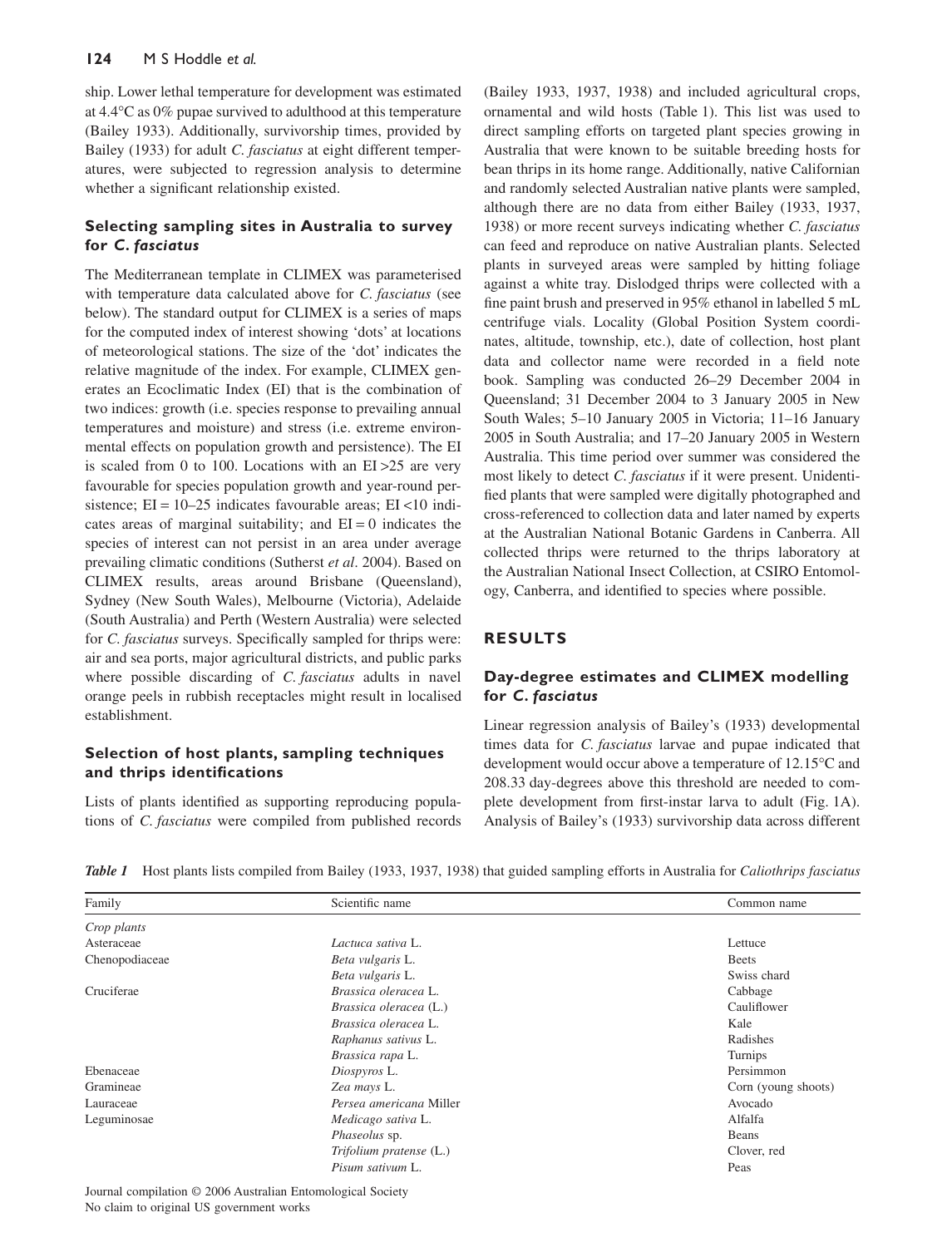#### *Table 1* Continued

| Family                          | Scientific name                               | Common name           |
|---------------------------------|-----------------------------------------------|-----------------------|
| Liliaceae                       | Allium cepa L.                                | Onions                |
| Malvaceae                       | Gossypium (L.)                                | Cotton                |
| Oleaceae                        | Olea europaea L.                              | Olive                 |
| Rosaceae                        | Prunus amygdalus Batsch                       | Almond                |
|                                 | Malus sylvestris L.                           | Apple                 |
|                                 | Prunus persica Batsch                         | Peach                 |
|                                 | Pyrus communis L.                             | Pear                  |
|                                 | Prunus domestica L.                           | Prune                 |
| Rutaceae                        | Citrus sinensis (L.) Osbeck                   | Orange                |
|                                 | Citrus reticulata (Blanco)                    | Tangerine             |
| Solanaceae                      | Solanum tuberosum L.                          | Potato                |
|                                 | Lycopersicon esculentum P. Mill               | Tomatoes              |
| Vitaceae                        | Vitis sp.                                     | Grape                 |
| Ornamental and wild host plants |                                               |                       |
| Amaranthaceae                   | Amaranthus retroflexus L.                     | Pigweed               |
| Asclepiadaceae                  | Asclepias mexicana Cav.                       | Milkweed              |
| Asteraceae                      | Lactuca serriola L.                           | Prickly lettuce       |
|                                 | Lactuca serriola var. integrata Gren. & Godr. | Prickly lettuce       |
| Boraginaceae                    | Heliotropium currassavicum L.                 | Chinese pulsey        |
| Cannaceae                       | Canna sp. (P. Mill)                           | Wild canna            |
| Chenopodiaceae                  | Atriplex sp.                                  | Saltbush              |
|                                 | Chenopodium murale L.                         | Nettleleaf goosefoot  |
| Compositae                      | Aster sp.                                     | Aster                 |
|                                 | Bidens pilosa L.                              | Beggar's ticks        |
|                                 | Cirsium edule (Nutt.)                         | Edible thistle        |
|                                 | Crepis sp. $(L.)$                             | Hawksbeard            |
|                                 | Erigeron canadensis (L.) Cronq.               | Horseweed             |
|                                 | Helianthus annuus L.                          | Common sunflower      |
|                                 | Sonchus oleraceus L.                          | Sow thistle           |
| Convolvulaceae                  | Convolvulus arvensis L.                       | Field bindweed        |
| Cruciferae                      | Brassica rapa L.                              | Common yellow Mustard |
| Cucurbitaceae                   | Echinocystis sp.                              | Wild Cucumber         |
| Fabaceae                        | Lotus scoparius (Nutt.) Ottley                | Deerweed              |
|                                 | <i>Vicia</i> sp.                              | Wild vetch            |
| Geraniaceae                     | Erodium cicutarium (L.) L'Hérit.              | Stork's bill          |
|                                 | Geranium sp.                                  | Cranesbill            |
| Gnaphalium                      | Gnaphalium californicum DC.                   | Calif. everlasting    |
| Gramineae                       | Arundinaria japonica (Sieb. & Zucc.) Mak.     | Bamboo                |
|                                 | Eleusine indica (L.) Gaertn.                  | Wire grass            |
| Iridaceae                       | Iris germanica L.                             | Purple flag           |
| Labiatae                        | Mentha sp.                                    | Mint                  |
| Leguminosae                     | Cassia sp. (Michx.) Greene.                   | Golden cassia         |
|                                 | Indigofera decora (Lindl.)                    | Spanish clover        |
|                                 | Lupinus sp.                                   | Lupin                 |
|                                 | Medicago polymorpha L.                        | Bur clover            |
|                                 | Melilotus alba Desr.                          | White melilot         |
|                                 | Pueraria hirsuta Maesen. & S.M. Almeida.      | Kudzu                 |
| Liliaceae                       | Tulipa sp.                                    | Tulip                 |
| Lythraceae                      | Cuphea viscosissima (Jacq.)                   | Tarweed               |
| Malvaceae                       | Malva parviflora L.                           | Cheeseweed            |
| Melanthiaceae                   | Chamaelirium luteum (L.) A. Gray.             | Blazing star          |
| Musaceae                        | Musa paradisiaca L.                           | Banana                |
| Nyctaginaceae                   | Mirabilis laevis (Benth.) Curran              | Wishbone bush         |
| Papaveraceae                    | Eschscholtzia californica Cham.               | California poppy      |
| Passifloraceae                  | Passiflora mollissima (H.B.K) Bail.           | Passion flower        |
| Portulacaceae                   | <i>Montia perfoliata Donn.</i>                | Miner's lettuce       |
| Rosaceae                        | Eriobotrya japonica (Thunb.) Lindl.           | Loquat                |
|                                 | Pyracantha sp. M.J. Roemer.                   | Firethorn             |
| Scrophulariaceae                | Verbascum virgatum Stokes ex with.            | Mullein               |
| Solanaceae                      | Nicotiana glauca Graham.                      | Tree tobacco          |
| Tropaeolaceae                   | Tropaeolum majus L.                           | Nasturtium            |
| Umbelliferae                    | Foeniculum sp.                                | Fennel                |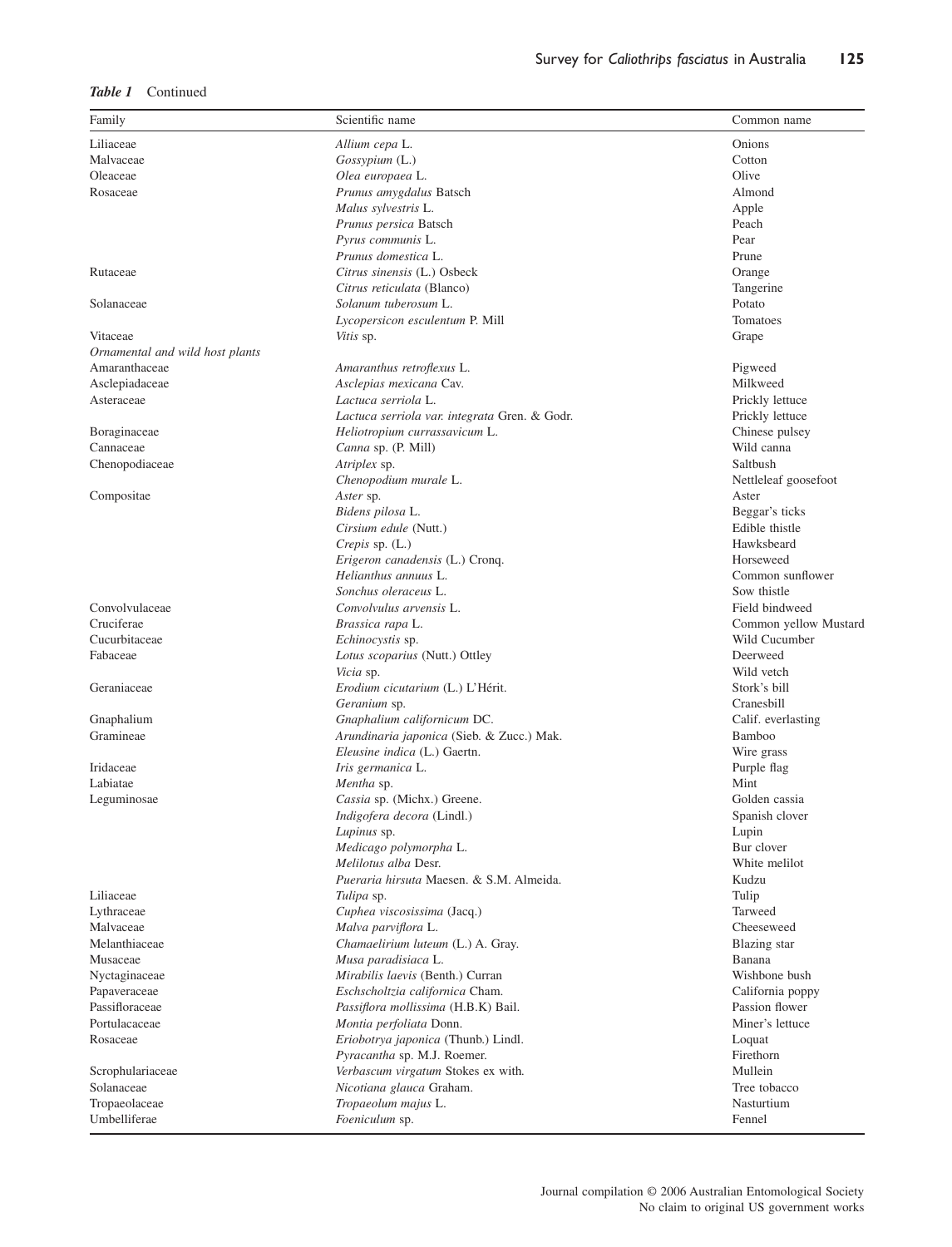

*Fig. 1.* Linear regression of developmental rate data for *Caliothrips fasciatus* against temperature (a) and estimation of optimum and upper lethal developmental temperatures for *C. fasciatus* using larval and pupal survivorship rates for *C. fasciatus* (b). Data are from Bailey (1933).

temperatures indicated a quadratic relationship between temperature and proportion of larvae surviving to adulthood with 28.63°C and 42.43°C being the optimal and upper lethal temperatures for *C. fasciatus* survivorship, respectively (Fig. 1B). *Caliothrips fasciatus* pupal stages failed to survive for even 1 day at 4.4°C and this temperature was the assumed lower lethal temperature for this thrips (Bailey 1933). Cold stress DD threshold was set as 8.28°C (mid-point between 4.40 (lower lethal temperature for pupae) and 12.15°C (lower developmental temperature for immature motile stages)) and degree-days per generation were 312 (degree-days for eggs were estimated at 50% (i.e. 104) of that required for larvae and pupae and added to the larval-pupal degree-days estimate). These data were used as the temperature parameters in the CLIMEX model (Table 2). The output of the CLIMEX model indicates that areas around Brisbane, Sydney, Melbourne, Hobart, Adelaide and Perth have average year-round climates that could support *C. fasciatus* populations (Fig. 2). The linear relationship between temperature and average survivorship times for adult *C. fasciatus* was not significant

Journal compilation © 2006 Australian Entomological Society No claim to original US government works

*Table 2* Parameters used in CLIMEX that provided the bestestimated distribution of *Caliothrips fasciatus*in Australia derived from analysis of developmental and survivorship data for *C. fasciatus* at various temperatures from Bailey (1933) †

|                                                        | CLIMEX parameter                                                           | Value                                                     |
|--------------------------------------------------------|----------------------------------------------------------------------------|-----------------------------------------------------------|
| Soil moisture                                          | SM capacity<br>Evapotranspiration<br>coefficient                           | 100<br>0.8                                                |
| Temperature                                            | DV <sub>0</sub><br>DY1<br>DV2<br>DV3                                       | 4.40<br>12.15<br>28.63<br>42.43                           |
| Moisture                                               | SM <sub>0</sub><br>SM <sub>1</sub><br>SM <sub>2</sub><br>SM <sub>3</sub>   | 0.10<br>0.40<br>0.70<br>1.50                              |
| Cold stress                                            | <b>TTCS</b><br><b>THCS</b><br><b>DTCS</b><br><b>DHCS</b><br>TTCS1<br>THCS1 | 4.40<br>$-0.005$<br>12.15<br>$-0.001$<br>4.40<br>$-0.001$ |
| Heat stress                                            | <b>TTHS</b><br><b>THHS</b><br><b>DTHS</b><br><b>DHHS</b>                   | 28.63<br>0.002<br>$\theta$<br>$\theta$                    |
| Dry stress                                             | <b>SMDS</b><br><b>HDS</b>                                                  | 0.02<br>$-0.05$                                           |
| Wet stress                                             | <b>SMWS</b><br><b>HWS</b>                                                  | 1.6<br>0.0015                                             |
| Hot wet stress                                         | <b>DTHW</b><br><b>MTHW</b><br><b>PHW</b>                                   | 23<br>0.5<br>0.075                                        |
| Cold stress DD threshold<br>Degree-days per generation |                                                                            | 8.28<br>312                                               |

†Parameter acronyms and definitions are provided in Sutherst *et al*. (2004).

 $(F = 1.24; d.f. = 1.6; P = 0.31)$ , but a positive linear trend was observed (Fig. 3).

#### **Survey results for** *C. fasciatus*

The number of thrips specimens collected totalled 4675, encompassing at least 76 species from a minimum of 47 genera and three families. These specimens were taken from at least 159 plant species in 67 families (Table 3 and see <http://> www.biocontrol.ucr.edu/beanthrips.pdf for complete collection records). The vast majority of the thrips specimens taken were members of the family Thripidae, and 50% of these Thripidae species were either adventive or exotics, and most of them were collected from exotic weeds and crop plants. When considering the Australian thrips fauna it is useful to distinguish between 'exotic' species that have entered Australia from the Americas or from the northern hemisphere since the arrival of Europeans, in contrast to 'adventive' species that are shared with south-east Asia and have possibly entered Australia over a longer period of time (Mound 2004). In this connection it should be noted that the number of Thripidae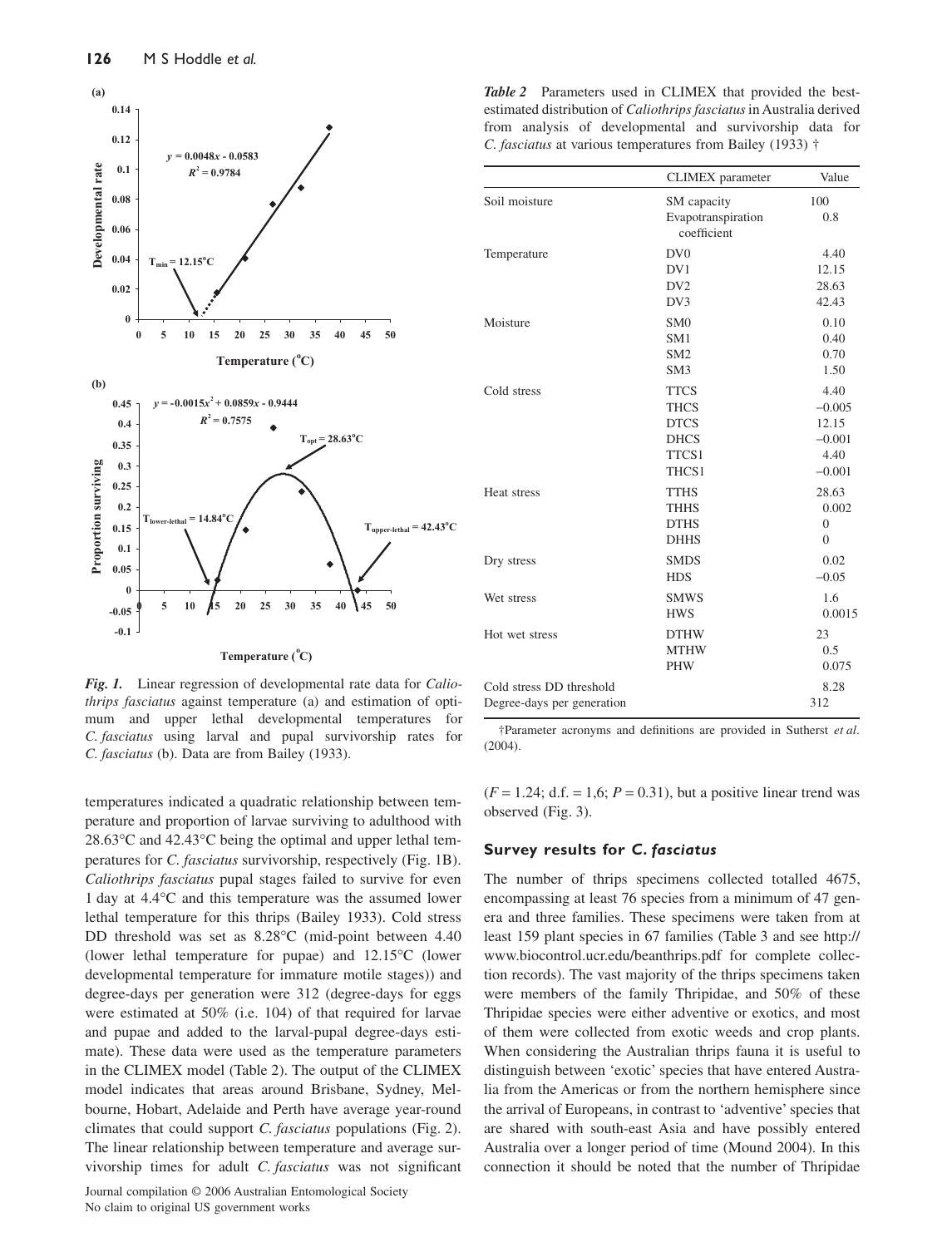species collected in the Brisbane area totalled 26, considerably higher than around Sydney and Melbourne, and twice as many as around Adelaide or Perth (Table 3). Moreover, detailed collection records indicate that both *Frankliniella occidentalis* and *Fr. schultzei* were found much less frequently around Melbourne than around the other major cities (Table 3 and see <http://www.biocontrol.ucr.edu/beanthrips.pdf> for complete collection records). An undescribed genus of Panchaetothripinae was collected from an ornamental *Grevillea* (var. Robyn Gordon) at Perth (Western Australia) Domestic Airport, but this thrips has been found subsequently in central Queensland and is considered to be an endemic Australian species. The only *Caliothrips* species that was found during the survey was *C. striatopterus*, a species that is known to be widespread in



*Fig. 2.* CLIMEX-generated Ecoclimatic Index (EI) values using the Mediterranean template and developmental temperature values for *Caliothrips fasciatus* as calculated from Bailey (1933). The larger the EI dots, the better the average year-round climate for *C. fasciatus*.

tropical Australia and south-east Asia. The target species, *C. fasciatus*, was not found at all.

#### **DISCUSSION**

*Caliothrips fasciatus* was not found in Australia during this survey. This result does not conclusively prove that this thrips is absent in Australia, although it seems unlikely that it would have remained undetected if sizeable populations were present, especially if causing economic damage. A critical question regarding *C. fasciatus* is: why has it failed to establish outside of its home range? Bean thrips is common in California, polyphagous, and infests a variety of commodities that are exported; qualities that could easily predispose it to an invasive lifestyle (Morse & Hoddle 2006). Similarly, *Thrips imaginis* and *T. obscuratus*, native to Australia and New



*Fig. 3.* Relationship between temperature and mean adult *Calio-*

*Table 3* Thrips taxa collected in Australia from the *Caliothrips fasciatus* survey

| Thrips family and species            | State from which thrips were collected |                |        |           |           |  |  |
|--------------------------------------|----------------------------------------|----------------|--------|-----------|-----------|--|--|
|                                      | Qld                                    | <b>NSW</b>     | Vic.   | <b>SA</b> | <b>WA</b> |  |  |
| Aeolothripidae                       |                                        |                |        |           |           |  |  |
| Andrewarthaia kellyanus              |                                        | $^{+}$         |        |           |           |  |  |
| Desmothrips reedi                    |                                        | $^{+}$         |        |           |           |  |  |
| Desmothrips tenuicornis              |                                        |                | $^{+}$ | $^{+}$    |           |  |  |
| Desmothrips sp.                      | $^{+}$                                 | $\overline{+}$ |        |           | $^{+}$    |  |  |
| Thripidae panchatothripinae          |                                        |                |        |           |           |  |  |
| Australothrips bicolor               |                                        | $^{+}$         |        | $^{+}$    |           |  |  |
| Caliothrips striatopterus†           | $^{+}$                                 |                |        |           |           |  |  |
| Heliothrips haemorrhoidalist         |                                        |                | $^{+}$ |           |           |  |  |
| Phibalothrips longiceps <sup>+</sup> | $\pm$                                  |                |        |           |           |  |  |
| Selenothrips rubrocinctus†           | $^+$                                   |                |        |           |           |  |  |
| Gen et sp. n.                        |                                        |                |        |           |           |  |  |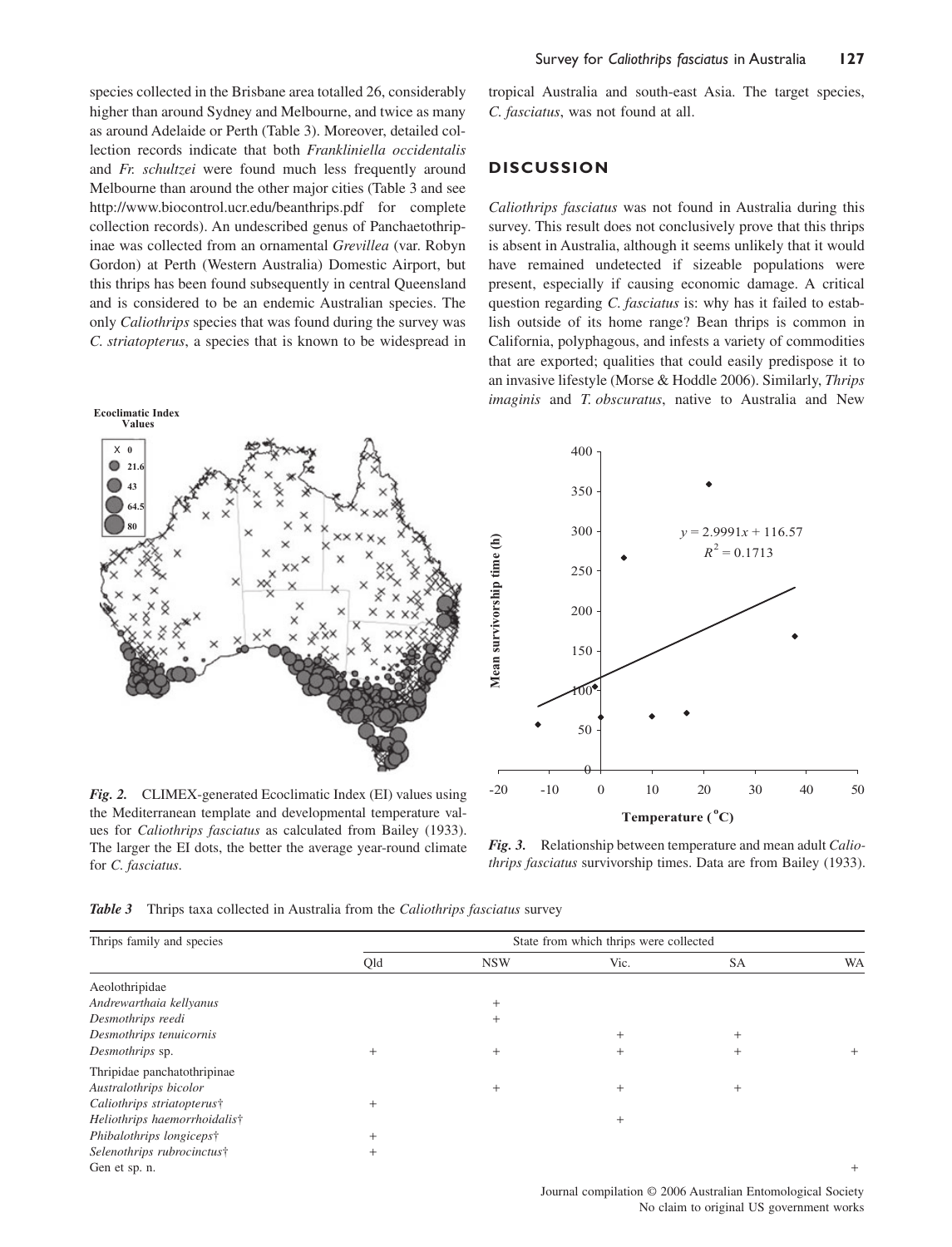# **128** M S Hoddle *et al.*

#### *Table 3* Continued

| Thrips family and species                       | State from which thrips were collected |                                  |                 |                 |                 |  |  |
|-------------------------------------------------|----------------------------------------|----------------------------------|-----------------|-----------------|-----------------|--|--|
|                                                 | Qld                                    | <b>NSW</b>                       | Vic.            | SA              | <b>WA</b>       |  |  |
| Thripidae dendrothripinae<br>Dendrothrips sp.   |                                        |                                  |                 |                 | $\! + \!\!\!\!$ |  |  |
| Thripidae sericothripinae                       |                                        |                                  |                 |                 |                 |  |  |
| Hydatothrips sp.                                | $\begin{array}{c} + \end{array}$       |                                  |                 |                 |                 |  |  |
| Neohydatothrips sp.                             | $^{+}$                                 |                                  |                 |                 |                 |  |  |
| Thripidae thripinae                             |                                        |                                  |                 |                 |                 |  |  |
| Anaphothrips cecili                             |                                        |                                  |                 | $^{+}$          |                 |  |  |
| Anaphothrips obscurus†                          |                                        | $\! + \!\!\!\!$                  |                 |                 |                 |  |  |
| Anaphothrips occidentalis                       | $\! + \!\!\!\!$                        |                                  |                 |                 |                 |  |  |
| Anaphothrips sudanensis†                        | $^{+}$                                 |                                  |                 |                 |                 |  |  |
| Anaphothrips sp.                                | $^{+}$                                 | $\! + \!$                        | $^{+}$          | $^{+}$          | $^+$            |  |  |
| Anascirtothrips sp.                             | $^{+}$                                 |                                  |                 |                 |                 |  |  |
| Apterothrips apteris†                           |                                        | $^{+}$                           |                 |                 |                 |  |  |
| Aptinothrips rufus†                             |                                        | $^{+}$                           | $^{+}$          |                 |                 |  |  |
| Arorathrips mexicanus†                          | $\! + \!\!\!\!$                        |                                  |                 |                 |                 |  |  |
| Bolacothrips pulcher†                           | $^{+}$                                 |                                  |                 |                 |                 |  |  |
| Chaetanaphothrips signipennis†                  | $^{+}$                                 |                                  |                 |                 |                 |  |  |
| Chirothrips manicatus†                          |                                        | $^{+}$                           | $^{+}$          |                 |                 |  |  |
| Frankliniella lantanae†                         | $^{+}$                                 |                                  |                 |                 |                 |  |  |
| Frankliniella occidentalist                     | $^{+}$                                 | $^{+}$                           | $^{+}$          |                 | $^+$            |  |  |
| Frankliniella schultzei†                        | $+$                                    | $+$                              | $^{+}$          | $^{+}$          | $+$             |  |  |
| Limothrips angulicornis†                        |                                        | $+$                              | $^{+}$          | $^{+}$          |                 |  |  |
| Limothrips cerealium†                           |                                        |                                  | $^{+}$          |                 |                 |  |  |
| Megalurothrips usitatus                         | $\! + \!\!\!\!$                        | $^{+}$                           |                 |                 |                 |  |  |
| Microcephalothrips abdominalist                 | $^{+}$                                 |                                  | $\! + \!\!\!\!$ |                 |                 |  |  |
| Odontothripiella sp.                            |                                        |                                  |                 |                 | $^{+}$          |  |  |
| Pezothrips kellyanus<br>Plesiothrips perplexus† | $^{+}$<br>$^{+}$                       |                                  | $^{+}$          | $^{+}$          |                 |  |  |
| Pseudanaphothrips achaetus                      | $^{+}$                                 | $\! + \!\!\!\!$                  |                 | $^{+}$          | $\! + \!\!\!\!$ |  |  |
| Rhamphothrips sp.                               | $^{+}$                                 |                                  |                 |                 |                 |  |  |
| Salpingothrips aimotofus <sup>+</sup>           | $^{+}$                                 |                                  |                 |                 |                 |  |  |
| Scirtothrips drepanofortis                      |                                        |                                  |                 | $^{+}$          |                 |  |  |
| Scirtothrips frondis                            |                                        |                                  | $^{+}$          |                 |                 |  |  |
| Scirtothrips inermis                            |                                        |                                  | $^{+}$          | $^{+}$          |                 |  |  |
| Scolothrips sp.                                 | $^{+}$                                 | $^{+}$                           |                 |                 |                 |  |  |
| Tenothrips fricit                               |                                        | $^{+}$                           | $^{+}$          | $^+$            | $^{+}$          |  |  |
| Thrips australis                                |                                        | $\! +$                           | $^{+}$          | $\! +$          | $\! + \!\!\!\!$ |  |  |
| Thrips hawaiiensis                              | $^{+}$                                 |                                  |                 |                 |                 |  |  |
| Thrips hoddlei                                  | $\! + \!\!\!\!$                        |                                  |                 |                 |                 |  |  |
| Thrips imaginis                                 | $^{+}$                                 | $\! + \!\!\!\!$                  | $^{+}$          | $^{+}$          | $\! + \!\!\!\!$ |  |  |
| Thrips nigropilosus†                            |                                        |                                  | $^{+}$          |                 |                 |  |  |
| Thrips setipennis                               | $^{+}$                                 |                                  |                 |                 |                 |  |  |
| Thrips tabaci <sup>†</sup>                      | $^{+}$                                 | $^+$                             |                 |                 |                 |  |  |
| Trichromothrips bilongilineatus                 |                                        |                                  |                 |                 |                 |  |  |
| Phlaeothripidae idolothripinae                  |                                        |                                  |                 |                 |                 |  |  |
| Idolothrips spectrum                            |                                        | $\begin{array}{c} + \end{array}$ |                 |                 |                 |  |  |
| Nesothrips propinquus                           | $\! + \!\!\!\!$                        | $^{+}$                           |                 |                 |                 |  |  |
| Phlaeothripidae phlaeothripinae                 |                                        |                                  |                 |                 |                 |  |  |
| Adrothrips intermedius                          |                                        | $\! + \!\!\!\!$                  |                 |                 |                 |  |  |
| Apterygothrips sp.                              | $\! + \!\!\!\!$                        |                                  |                 | $\! + \!\!\!\!$ |                 |  |  |
| Baenothrips moundi                              |                                        |                                  | $\! + \!\!\!\!$ |                 |                 |  |  |
| Haplothrips gowdeyi <sup>+</sup>                | $^{+}$                                 |                                  |                 |                 |                 |  |  |
| Haplothrips victoriensis                        |                                        |                                  | $^+$            | $^{+}$          |                 |  |  |
| Haplothrips spp.                                | $\! + \!\!\!\!$                        | $^{+}$                           | $^{+}$          | $+$             | $+$             |  |  |
| Karnyothrips sp.                                |                                        |                                  | $^{+}$          |                 |                 |  |  |
| Katothrips sp.                                  |                                        | $\! + \!\!\!\!$                  |                 |                 |                 |  |  |
| Kellyia sp.                                     |                                        |                                  | $\! + \!\!\!\!$ |                 |                 |  |  |
| Koptothrips flavicornis                         |                                        |                                  |                 | $^{+}$          |                 |  |  |
| Membrothrips reuteri                            | $^+$                                   |                                  |                 |                 |                 |  |  |
| Podothrips sp.                                  |                                        |                                  |                 | $^{+}$          |                 |  |  |
| Strepterothrips tuberculatus                    |                                        |                                  | $^{+}$          |                 |                 |  |  |

†Species considered adventive or exotic to Australia.

NSW, New South Wales; Qld, Queensland; SA, South Australia; Vic., Victoria; WA, Western Australia.

Journal compilation © 2006 Australian Entomological Society No claim to original US government works